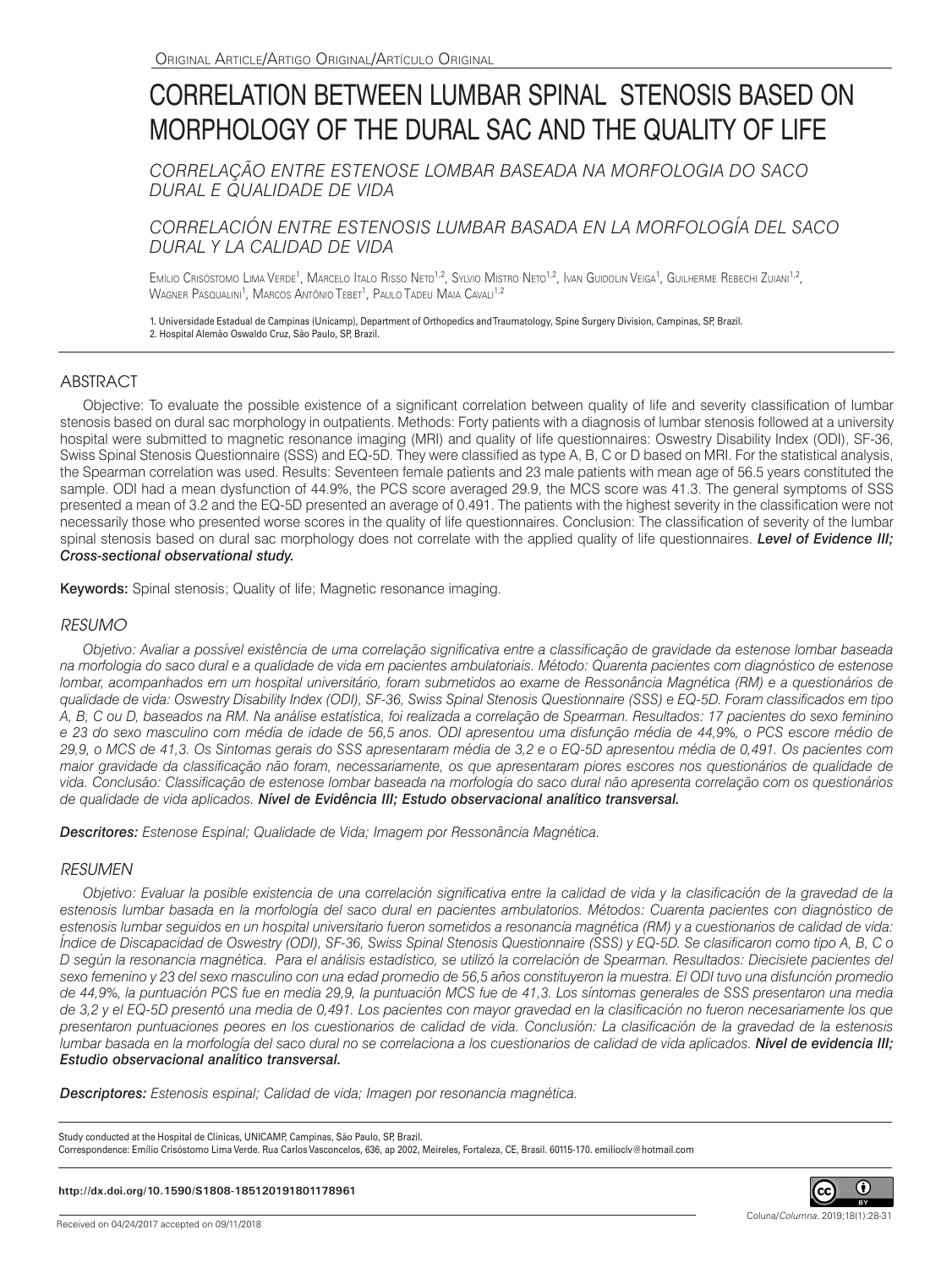## INTRODUCTION

The term lumbar stenosis is commonly used to describe patients with symptoms related to the anatomic reduction of the diameter of the lumbar spine, but this anatomic definition is not sufficient to determine the severity of the symptoms and functional impairment of the patient. To date, the criteria for diagnosis and classification are still not widely accepted, leading studies to use different eligibility criteria, thus limiting the generalization of the reported results.<sup>1-3</sup>

It is classified as primary or secondary,<sup>2,4</sup> congenital stenosis being rare, presenting short pedicles, and narrowing of the spinal canal. Secondary stenosis is associated with degenerative changes to the spinal joint complex.<sup>5</sup>

Its diagnosis is based on clinical history, physical examination, and confirmatory imaging examinations, with the main symptoms being neurogenic claudication, pain, and paresthesia in the lower limbs.<sup>4-6</sup>

Additional signs are important and desired in guiding a surgical decision.3,7 In this way, the measurement of the area of the cross- -section of the dural sac and the anteroposterior diameter have come to be used as evidence of stenosis of the lumbar canal.<sup>8</sup> Also, in 2008, Landim developed a classification system based on morphopathological criteria related to the etiology and location of the compression of the neural elements, which helped in the identification of the pathology of stenosis, guiding the selection of the best surgical approach.

In this context, a new study developed a lumbar stenosis classification based on the morphology of the dural sac.10 The classification is made using axial magnetic resonance slices in T2 of the levels to be evaluated, taking the cerebrospinal fluid and the disposition of the roots into account. (Figure  $1$ )<sup>10</sup> Seven grades were described separated into A (subtypes 1, 2, 3, and 4), B, C, and D.<sup>10</sup>

It was determined that grade A represented mild stenosis, B, moderate stenosis, C, severe stenosis, and D, extreme stenosis. It is thought to be a better definition of stenosis than other classifications because it takes the degree of involvement of the contents inside the dural sac into account.<sup>10</sup>

Measuring the quality of life of these patients is an important tool in the conduct of each case, since it refers to the dimensions of life that can be affected by diseases or their treatment.<sup>11</sup> We know that lumbar stenosis, when symptomatic, has a direct negative impact on patient quality of life and is associated with physical, social, and psychological disability,12-14 leading to deficits four times greater than those of the general population after adjusting for age and comorbidities.15

Among the questionnaires used to evaluate quality of life were the Oswestry Disability Index (ODI), <sup>16</sup> the SF-36, <sup>17</sup> the Swiss Spinal Stenosis Questionnaire (SSS),<sup>18</sup> and the EQ-5D.<sup>19,20</sup>

The objective of this study was the evaluate the correlation between the classification of the severity of lumbar stenosis based on the morphology of the dural sac and the quality of life assessed by

specific questionnaires in symptomatic patients with a diagnosis of lumbar canal stenosis.

### **METHODS**

This was a cross-sectional study, conducted at the outpatient clinic of a public university hospital. All the patients were referred to the hospital for evaluation by the spine group due to symptoms suggesting lumbar stenosis.

To initiate the study, patients with a clinical suspicion of and a physical examination compatible with lumbar canal stenosis were evaluated during the period from April 2015 to November 2016.

The exclusion criteria were patients with a history of spine surgery, spinal tumors, and deformities greater than 45 degrees in the coronal plane of the spine, and those who did not agree to participate in the study. Patients with a contraindication to magnetic resonance and those younger than 18 or older than 80 years of age were also excluded.

In the consultations with these patients, four quality of life questionnaires were administered by the same member orthopedic physician. The questionnaires administered were the Oswestry Disability Index, the SF-36, the Swiss Spinal Stenosis Questionnaire, and the EQ-5D.

All selected patients underwent magnetic resonance examinations in regional clinics. This examination is considered the gold standard for radiological diagnosis of stenosis, and, therefore, is a part of the protocol to be followed in these cases.<sup>10</sup> The study was approved by the Institutional Review Board as CAAE number 51530015.2.0000.5404. All study participants signed the Informed Consent Form.

The magnetic resonance results were evaluated by two experienced spine surgeons using the OsiriX DICOM Viewer system. The lumbar level with the worst involvement was classified using the lumbar stenosis severity classification based on the morphology of the dural sac and adapted from Schizas et al.<sup>10</sup> The adaptation made was to divide group A into only two subgroups instead of four, as in the original. The criterion used for the subdivision was the nerve root sedimentation sign, which is present in A1 and A2 (being designated A-1) and absent in A3 and A4 (being designated  $A-2$ ).<sup>3</sup>

After the questionnaires were applied and the respective scores calculated, the data used were the percentage of dysfunction as determined by the ODI, the physical (PCS) and mental (MCS) function scores and symptom severity scales (painful and neuroischemic) found in the SF-36, the physical function scale as measured by the SSS, in addition to the scores from the EQ-5D questionnaire. Patient satisfaction, which is a part of the SS, was not used because none of the patients had yet been submitted to surgical treatment.

The personal characteristics, the morphological classification of the dural sac, and the quality of life scores were described using summary measurements (mean, median, minimum, maximum) or absolute and relative frequencies.<sup>21</sup>



Figure 1. Classification of lumbar stenosis based on the morphology of the dural sac (adapted from Schizas et al.).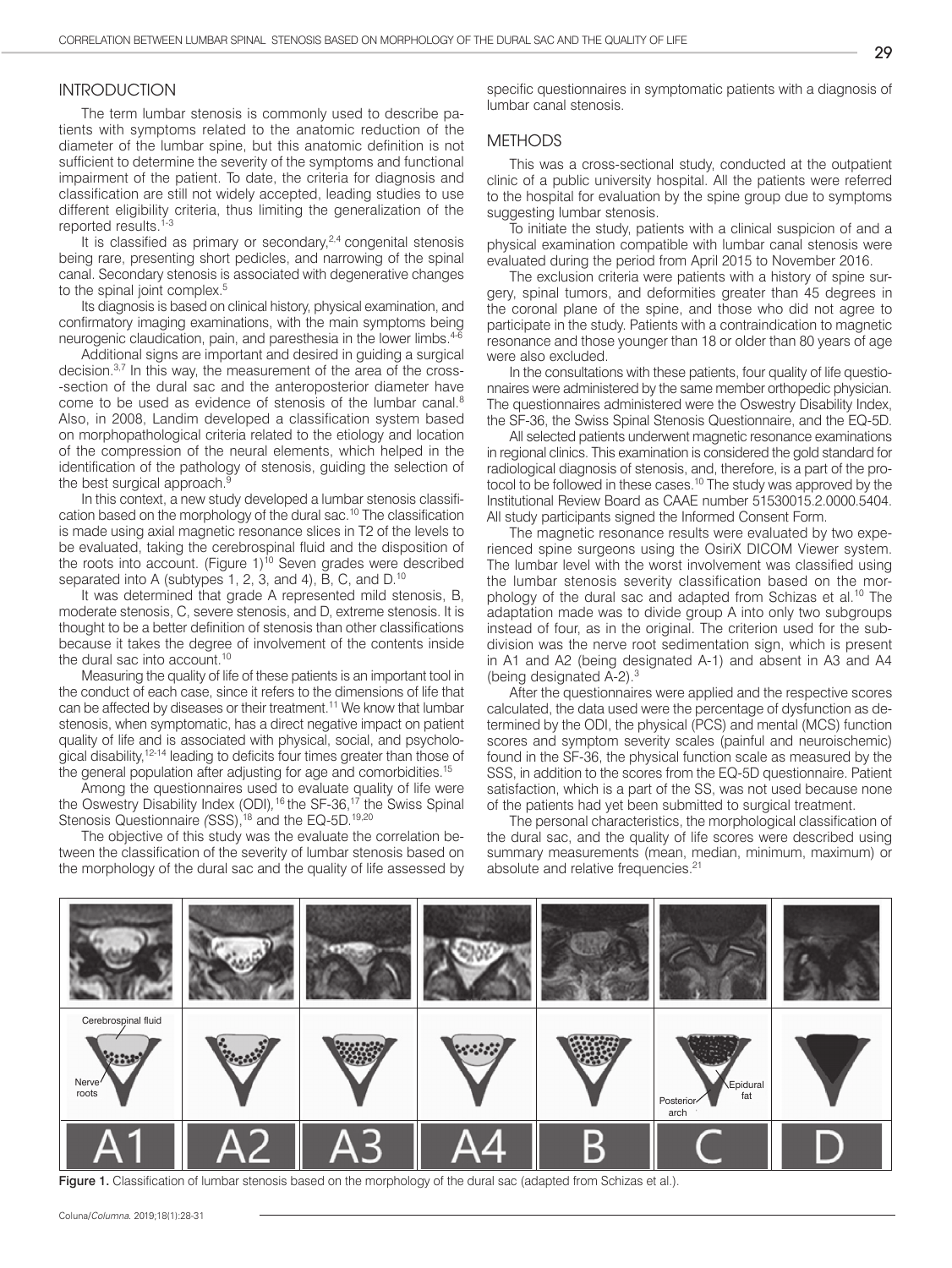Spearman correlations between the classification and all the quality of life scores, as well as the correlations between the quality of life scores, were calculated.<sup>21</sup>

The analyses were conducted using IBM-SPS for Windows version 20.0 software and the tables were built using Microsoft-Excel 2003 software. The tests were performed with a significance level of 5%.

#### RESULTS

After applying the inclusion and exclusion criteria (Table 1), the sample was composed of 40 patients, 23 of them males (57.5%). Of these, 10 were classified as A-1, 5 as A-2, 8 as B, 12 as C, and 5 as D. Therefore, more than 60% of the patients assessed were classified as B or above, with most of these classified as C (30%). The mean patient age was 56.5 years (minimum of 23 and maximum of 79).

The Oswestry Disability Index had a mean score of 44.9, which indicates a norm of severe incapacity in the population studied. In the SF-36, the mean physical function component score (PCS) was 29.9, while the mental health component score (MCS) averaged 41.3. The assessment of the general symptoms of the population using the Swiss Spinal Stenosis questionnaire yielded a mean score of 3.2. The maximum possible score would be 5, indicating the worst symptoms, and the minimum possible score would be 1, indicating better health. When physical function was evaluated, the mean presented was 2.6 out of a possible 4 (worst function) and a minimum of 1 (better function). The mean score from the EQ-5D questionnaire, in which the closer the score is to 1, the better the quality of life, was 0.491.

The classification had a direct correlation with the ODI and the subdivisions of the SSS. However, there was an inverse correlation with the SF-36 and the EQ-5D.

The results of the statistical analysis showed that practically all the relationships between the classifications and the questionnaires had an absolute value of less than 0.2 (Table 2), and thus were not statistically significant. Among all the questionnaires, the EQ-5D presented the weakest relationship ( $r = 0.083$ ). The only relationship greater than 0.2 was between the classification and the general symptoms of the Swiss questionnaire, but it was not statistically significant (p>0.05).

## **DISCUSSION**

With the increased life expectancy of the population due to lifestyle changes and the practice of healthy activities, degenerative conditions of several joints and of the lumbar spine play a much greater role in the day-to-day routine of spine surgeons.<sup>1-3</sup>

Several tools for the better diagnosis, classification, and treatment of these illnesses are described in the literature.<sup>6,7,10-12</sup>

In patients with lumbar stenosis, magnetic resonance can show the degree of narrowing, the characteristics of structures, such as the disc and the ligamentum flavum, and the disposition of the nerve roots at high quality.<sup>3,6,7,10</sup>

However, Boden et al.<sup>22</sup> showed that magnetic resonance revealed spinal stenosis in 20% of asymptomatic patients over 60 years of age. Years later, Haig et al.<sup>23</sup> separated the patients in their study into three groups based on the results of a clinical neurological evaluation: without pain, mechanical back pain, and clinical lumbar stenosis. The measurements from the magnetic resonance were not able to differentiate the patients with clinical spinal stenosis from those in the control group. Thus, they believe that isolated imaging exams do not guide treatment of stenosis of the canal and a clinical evaluation is of utmost importance in making a decision.<sup>22,23</sup>

Other studies have reported similar results, not only in treating lumbar stenosis, but also in cases of disc herniation.<sup>11,13</sup>

In the study by Ogikubo et al.,<sup>24</sup> it was shown that the area of the dural sac is a powerful predictor of preoperative walking ability, pain, and quality of life questionnaire scores. In another more recent study, Kanno et al.<sup>25</sup> reported a correlation between the severity of preoperative symptoms and the area of an MRI axial slice of the dural sac in patients selected for surgical procedures.<sup>24,25</sup>

| <b>Description</b><br>$(N = 40)$ |  |
|----------------------------------|--|
|                                  |  |
| 17 (42.5)                        |  |
| 23 (57.5)                        |  |
|                                  |  |
| 10 (25)                          |  |
| 5(12.5)                          |  |
| 8(20)                            |  |
| 12 (30)                          |  |
| 5(12.5)                          |  |
|                                  |  |
| $56.5 \pm 12$                    |  |
| 56.5 (23; 79)                    |  |
|                                  |  |
| $44.9 \pm 16.5$                  |  |
| 43 (20; 72)                      |  |
|                                  |  |
| $29.9 \pm 8.8$                   |  |
| 29 (4; 46)                       |  |
|                                  |  |
| $41.3 \pm 11.6$                  |  |
| 38.6 (22; 65)                    |  |
|                                  |  |
| $3.2 \pm 0.63$                   |  |
| 3.22(2; 5)                       |  |
|                                  |  |
| $3.62 \pm 0.65$                  |  |
| 3.63(2; 5)                       |  |
|                                  |  |
| $2.65 \pm 0.94$                  |  |
| 2.67 (1; 4.33)                   |  |
|                                  |  |
| $2.6 \pm 0.56$                   |  |
| 2.8(1.6; 3.6)                    |  |
|                                  |  |
| $0.491 \pm 0.251$                |  |
| 0.446 (0.049; 0.843)             |  |
|                                  |  |

Table 2. Correlations between the morphological classification and the quality of life scores ( $r =$  relationship,  $p =$  level of significance).

| <b>Correlation</b>      |   | <b>Classification</b> |
|-------------------------|---|-----------------------|
| Oswestry                | r | $-0.118$              |
|                         | р | 0.467                 |
| PCS                     | r | 0.191                 |
|                         | р | 0.238                 |
| <b>MCS</b>              | r | 0.146                 |
|                         | р | 0.369                 |
| SSS (symptoms)          | r | 0.205                 |
|                         | p | 0.205                 |
| SSS (painful)           | r | 0.111                 |
|                         | р | 0.494                 |
| SSS (neuroischemic)     | r | 0.186                 |
|                         | р | 0.251                 |
| SSS (physical function) | r | 0.113                 |
|                         | р | 0.488                 |
| $EO-5D$                 | r | $-0.083$              |
|                         | р | 0.612                 |

Spearman Correlation<sup>19</sup>